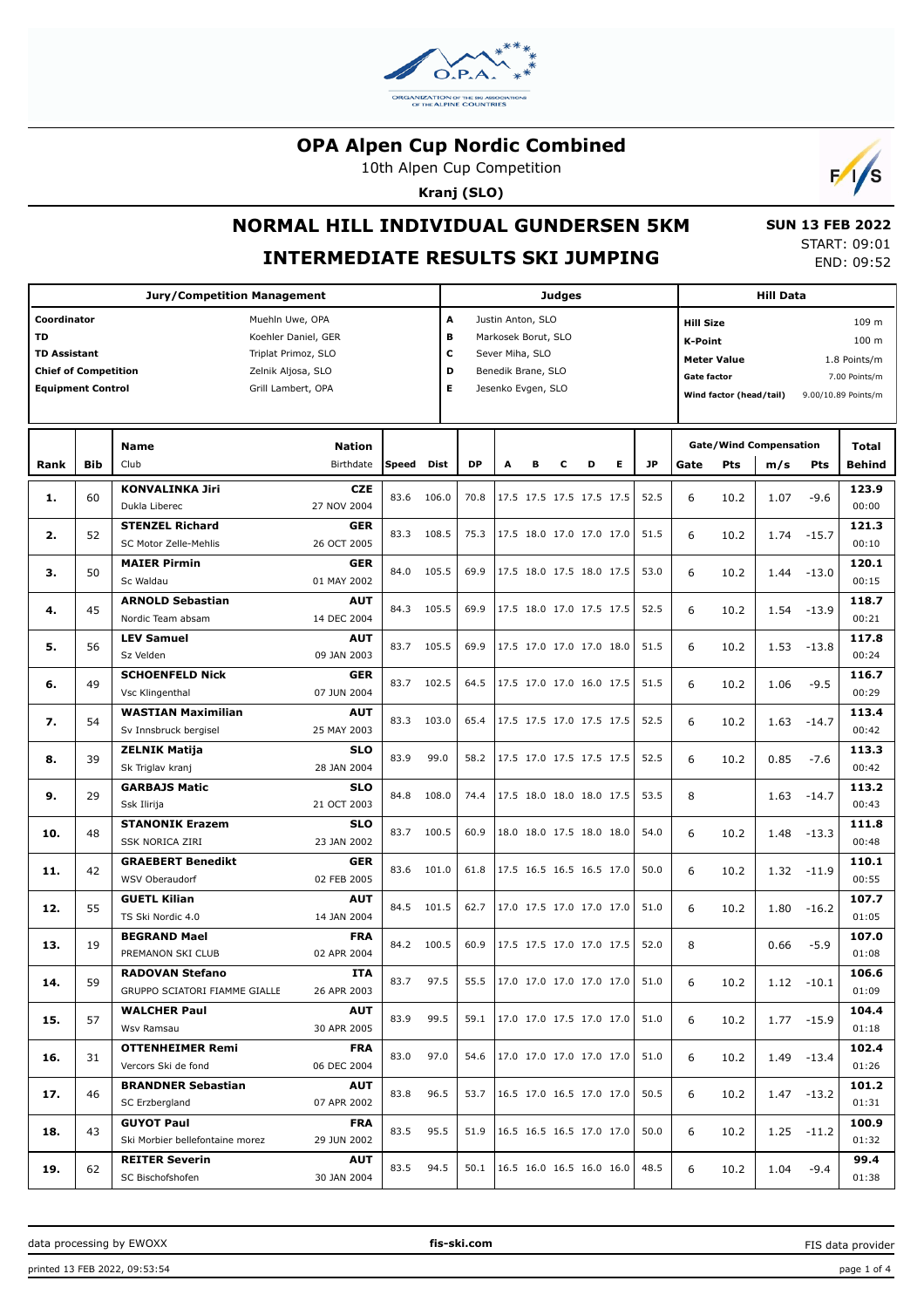

10th Alpen Cup Competition

**Kranj (SLO)**



## **NORMAL HILL INDIVIDUAL GUNDERSEN 5KM**

 **SUN 13 FEB 2022** START: 09:01

|      | <b>INTERMEDIATE RESULTS SKI JUMPING</b><br>END: 09:52 |                               |               |       |      |                                 |                                 |                          |                          |                          |                          |                                        |           |      |       |               |        |
|------|-------------------------------------------------------|-------------------------------|---------------|-------|------|---------------------------------|---------------------------------|--------------------------|--------------------------|--------------------------|--------------------------|----------------------------------------|-----------|------|-------|---------------|--------|
|      |                                                       | Name                          | <b>Nation</b> |       |      |                                 |                                 |                          |                          |                          |                          | <b>Gate/Wind Compensation</b><br>Total |           |      |       |               |        |
| Rank | Bib                                                   | Club                          | Birthdate     | Speed | Dist | <b>DP</b>                       | A                               | в                        | с                        | D                        | Е                        | JP.                                    | Gate      | Pts  | m/s   | <b>Pts</b>    | Behind |
|      |                                                       | <b>DOLEZAL Lukas</b>          | <b>CZE</b>    |       |      |                                 |                                 |                          |                          |                          |                          |                                        |           |      |       |               | 99.4   |
| 19.  | 44                                                    | Dukla Liberec                 | 21 FEB 2006   | 84.0  | 94.0 | 49.2                            |                                 |                          |                          |                          | 16.5 16.5 16.0 16.5 16.5 | 49.5                                   | 6         | 10.2 | 1.06  | $-9.5$        | 01:38  |
|      |                                                       | <b>SCHULA Pepe</b>            | <b>GER</b>    |       |      |                                 |                                 |                          |                          |                          |                          |                                        |           |      |       |               | 99.1   |
| 21.  | 40                                                    | Ssv Geyer                     | 28 APR 2003   | 83.7  | 93.5 | 48.3                            |                                 |                          |                          |                          | 16.5 16.5 16.5 16.5 16.5 | 49.5                                   | 6         | 10.2 | 0.99  | $-8.9$        | 01:39  |
|      |                                                       | <b>VRBEK Uros</b>             | <b>SLO</b>    |       |      |                                 |                                 |                          |                          |                          |                          |                                        |           |      |       |               | 98.9   |
| 22.  | 35                                                    | Ssk Smartno na pohorju        | 01 APR 2003   | 83.4  | 96.5 | 53.7                            |                                 |                          |                          | 17.0 17.5 17.5 17.5 17.5 |                          | 52.5                                   | 6         | 10.2 | 1.94  | -17.5         | 01:40  |
|      |                                                       | <b>BORGENHEIMER Julius</b>    | <b>GER</b>    |       |      |                                 |                                 |                          |                          |                          |                          |                                        |           |      |       |               | 98.7   |
| 23.  | 6                                                     | SK Berchtesgaden              | 16 DEC 2006   | 84.3  | 99.5 | 59.1                            |                                 |                          |                          | 17.0 16.5 16.5 17.0 17.0 |                          | 50.5                                   | 8         |      |       | $1.21 - 10.9$ | 01:41  |
|      |                                                       | <b>MUHIC David</b>            | <b>SLO</b>    |       |      |                                 |                                 |                          |                          |                          |                          |                                        |           |      |       |               | 98.2   |
| 24.  | 33                                                    | Sd Dolomiti                   | 12 FEB 2002   | 84.0  | 98.5 |                                 | 57.3   17.0 17.0 17.0 16.0 16.5 |                          |                          |                          |                          | 50.5                                   | 6         | 10.2 | 2.20  | -19.8         | 01:43  |
|      |                                                       | <b>SIMEK Jan</b>              | <b>CZE</b>    |       |      |                                 |                                 |                          |                          |                          |                          |                                        |           |      |       |               | 96.7   |
| 25.  | 53                                                    | Dukla Liberec                 | 01 JUL 2003   | 84.2  | 96.5 | 53.7                            |                                 | 16.5 16.0 16.5 16.5 16.5 |                          |                          |                          | 49.5                                   | 6         | 10.2 | 1.85  | $-16.7$       | 01:49  |
|      |                                                       | <b>JUVAN Jost</b>             | SLO           |       |      |                                 |                                 |                          |                          |                          |                          |                                        |           |      |       |               | 96.6   |
| 26.  | 2                                                     | SK Triglav Kranj              | 21 NOV 2004   | 84.7  | 96.5 | 53.7                            |                                 |                          | 16.5 17.0 17.0 17.0 16.5 |                          |                          | 50.5                                   | 8         |      | 0.85  | $-7.6$        | 01:49  |
|      |                                                       | <b>PEER Stefan</b>            | <b>AUT</b>    |       |      |                                 |                                 |                          |                          |                          |                          |                                        |           |      |       |               | 96.4   |
| 27.  | 38                                                    | Wsv Woergl                    | 23 MAR 2002   | 83.8  | 92.0 | 45.6                            |                                 |                          |                          |                          | 16.5 16.5 16.5 16.5 16.0 | 49.5                                   | 6         | 10.2 | 0.99  | $-8.9$        | 01:50  |
|      |                                                       | <b>SOMMERFELDT Tristan</b>    | <b>GER</b>    |       |      |                                 |                                 |                          |                          |                          |                          |                                        |           |      |       |               | 94.4   |
| 28.  | 58                                                    | Wsc Erzgebirge oberwiesenthal | 16 DEC 2004   | 83.3  | 93.0 | 47.4                            |                                 |                          |                          |                          | 16.5 16.0 16.5 16.0 16.5 | 49.0                                   | 6         | 10.2 | 1.36  | -12.2         | 01:58  |
|      |                                                       | <b>ACKO Sandi</b>             | SLO           |       |      |                                 |                                 |                          |                          |                          |                          |                                        |           |      |       |               | 94.4   |
| 28.  | 25                                                    | Ssk Smartno na pohorju        | 20 JAN 2002   | 84.0  | 97.5 | 55.5                            | 17.0 16.5 17.0 17.5 17.0        |                          |                          |                          |                          | 51.0                                   | 8         |      | 1.34  | -12.1         | 01:58  |
|      |                                                       | <b>ZAJEC Urban</b>            | SLO           |       |      |                                 |                                 |                          |                          |                          |                          |                                        |           |      |       |               | 94.4   |
| 28.  | 3                                                     | Sk Triglav kranj              | 21 FEB 2005   | 83.3  | 98.0 | 56.4                            |                                 |                          |                          |                          | 17.0 17.5 17.0 17.0 17.5 | 51.5                                   | 8         |      | 1.50  | -13.5         | 01:58  |
|      |                                                       | <b>STENZEL Albin</b>          | <b>GER</b>    |       |      |                                 |                                 |                          |                          |                          |                          |                                        |           |      |       |               | 93.5   |
| 31.  | 32                                                    | SC Motor Zella-Mehlis         | 20 APR 2004   | 83.2  | 95.5 | 51.9                            |                                 |                          |                          |                          | 16.5 15.5 15.5 16.5 16.5 | 48.5                                   | 6         | 10.2 | 1.90  | $-17.1$       | 02:02  |
|      |                                                       | <b>MUHIC Aleks</b>            | <b>SLO</b>    |       |      |                                 |                                 |                          |                          |                          |                          |                                        |           |      |       |               | 93.4   |
| 32.  | 26                                                    | Sd Dolomiti                   | 12 FEB 2002   | 84.7  | 97.0 | 54.6                            |                                 |                          |                          | 16.5 17.0 17.0 17.0 17.0 |                          | 51.0                                   | 8         |      | 1.36  | -12.2         | 02:02  |
| 33.  | 37                                                    | <b>BRAUN Lasse</b>            | <b>GER</b>    |       | 89.0 | 40.2                            |                                 |                          |                          |                          |                          | 48.0                                   | 6         | 10.2 | 0.66  |               | 92.5   |
|      |                                                       | Sv Baiersbronn                | 28 OCT 2003   | 83.4  |      |                                 |                                 |                          | 16.0 16.0 15.5 16.5 16.0 |                          |                          |                                        |           |      |       | $-5.9$        | 02:06  |
| 34.  | 51                                                    | <b>ROCHAT Tom</b>             | <b>FRA</b>    | 83.1  | 93.0 | 47.4                            |                                 |                          |                          |                          | 16.5 16.5 16.5 17.0 17.0 | 50.0                                   | 6<br>10.2 | 1.87 | -16.8 | 90.8          |        |
|      |                                                       | Ski Club xonrupt              | 20 JAN 2003   |       |      |                                 |                                 |                          |                          |                          |                          |                                        |           |      |       |               | 02:12  |
| 35.  | 30                                                    | <b>BRUECKL David</b>          | <b>GER</b>    | 84.6  | 95.5 | 51.9                            |                                 |                          |                          |                          | 16.5 17.0 17.0 17.0 16.5 | 50.5                                   | 8         |      | 1.46  | -13.1         | 89.3   |
|      |                                                       | Wsv-Djk Rastbuechl            | 30 OCT 2003   |       |      |                                 |                                 |                          |                          |                          |                          |                                        |           |      |       |               | 02:18  |
| 36.  | 41                                                    | <b>PFANDL Nicolas</b>         | <b>AUT</b>    | 83.6  | 90.0 | 42.0   16.5 16.0 15.5 16.0 16.5 |                                 |                          |                          |                          |                          | 48.5                                   | 6         | 10.2 |       | $1.32 - 11.9$ | 88.8   |
|      |                                                       | WSV Murau                     | 29 MAR 2003   |       |      |                                 |                                 |                          |                          |                          |                          |                                        |           |      |       |               | 02:20  |
| 37.  | 27                                                    | <b>TREAND Lilian</b>          | <b>FRA</b>    | 84.0  | 95.0 | 51.0                            |                                 |                          |                          |                          | 16.5 16.0 16.5 16.5 16.5 | 49.5                                   | 8         |      |       | $1.37 - 12.3$ | 88.2   |
|      |                                                       | Olympic Mont d or             | 12 JUN 2005   |       |      |                                 |                                 |                          |                          |                          |                          |                                        |           |      |       |               | 02:23  |
| 38.  | 34                                                    | <b>FISCHBACHER Jonas</b>      | <b>AUT</b>    | 82.7  | 88.5 | 39.3                            |                                 |                          |                          |                          | 16.0 15.5 15.5 16.0 15.5 | 47.0                                   | 6         | 10.2 | 0.93  | -8.4          | 88.1   |
|      |                                                       | Wsv Ramsau                    | 17 OCT 2004   |       |      |                                 |                                 |                          |                          |                          |                          |                                        |           |      |       |               | 02:23  |
| 39.  | 61                                                    | <b>KERSTING Lenard</b>        | <b>GER</b>    | 84.7  | 89.0 | 40.2                            |                                 |                          |                          |                          | 15.5 15.5 15.5 16.0 16.0 | 47.0                                   | 6         | 10.2 | 1.05  | $-9.5$        | 87.9   |
|      |                                                       | Sk Winterberg                 | 17 APR 2002   |       |      |                                 |                                 |                          |                          |                          |                          |                                        |           |      |       |               | 02:24  |
| 40.  | 36                                                    | <b>HLADNIK Matic</b>          | <b>SLO</b>    | 83.6  | 84.5 | 32.1                            |                                 |                          |                          |                          | 16.0 16.0 16.5 16.5 16.0 | 48.5                                   | 6         | 10.2 | 0.62  | -5.6          | 85.2   |
|      |                                                       | Nsk Trzic                     | 14 FEB 2003   |       |      |                                 |                                 |                          |                          |                          |                          |                                        |           |      |       |               | 02:35  |
| 41.  | 21                                                    | <b>SUDEK Radim</b>            | <b>CZE</b>    | 84.6  | 92.0 | 45.6                            |                                 |                          |                          |                          | 16.0 15.5 16.0 16.0 16.0 | 48.0                                   | 8         |      | 1.09  | $-9.8$        | 83.8   |
|      |                                                       | Dukla Liberec                 | 06 JAN 2004   |       |      |                                 |                                 |                          |                          |                          |                          |                                        |           |      |       |               | 02:40  |
| 42.  | 28                                                    | <b>KADIVEC Gregor</b>         | <b>SLO</b>    | 84.6  | 91.0 | 43.8                            |                                 |                          |                          |                          | 16.0 16.0 16.0 16.5 15.5 | 48.0                                   | 8         |      | 0.97  | $-8.7$        | 83.1   |
|      |                                                       | SK Triglav Kranj              | 14 MAR 2006   |       |      |                                 |                                 |                          |                          |                          |                          |                                        |           |      |       |               | 02:43  |
| 43.  | 24                                                    | <b>KOHLBERGER Lukas</b>       | CZE           | 84.2  | 91.0 | 43.8   16.5 16.0 16.5 16.5 16.0 |                                 |                          |                          |                          |                          | 49.0                                   | 8         |      |       | $1.16 - 10.4$ | 82.4   |
|      |                                                       | Dukla Liberec                 | 13 MAR 2002   |       |      |                                 |                                 |                          |                          |                          |                          |                                        |           |      |       |               | 02:46  |

data processing by EWOXX **fis-ski.com**

FIS data provider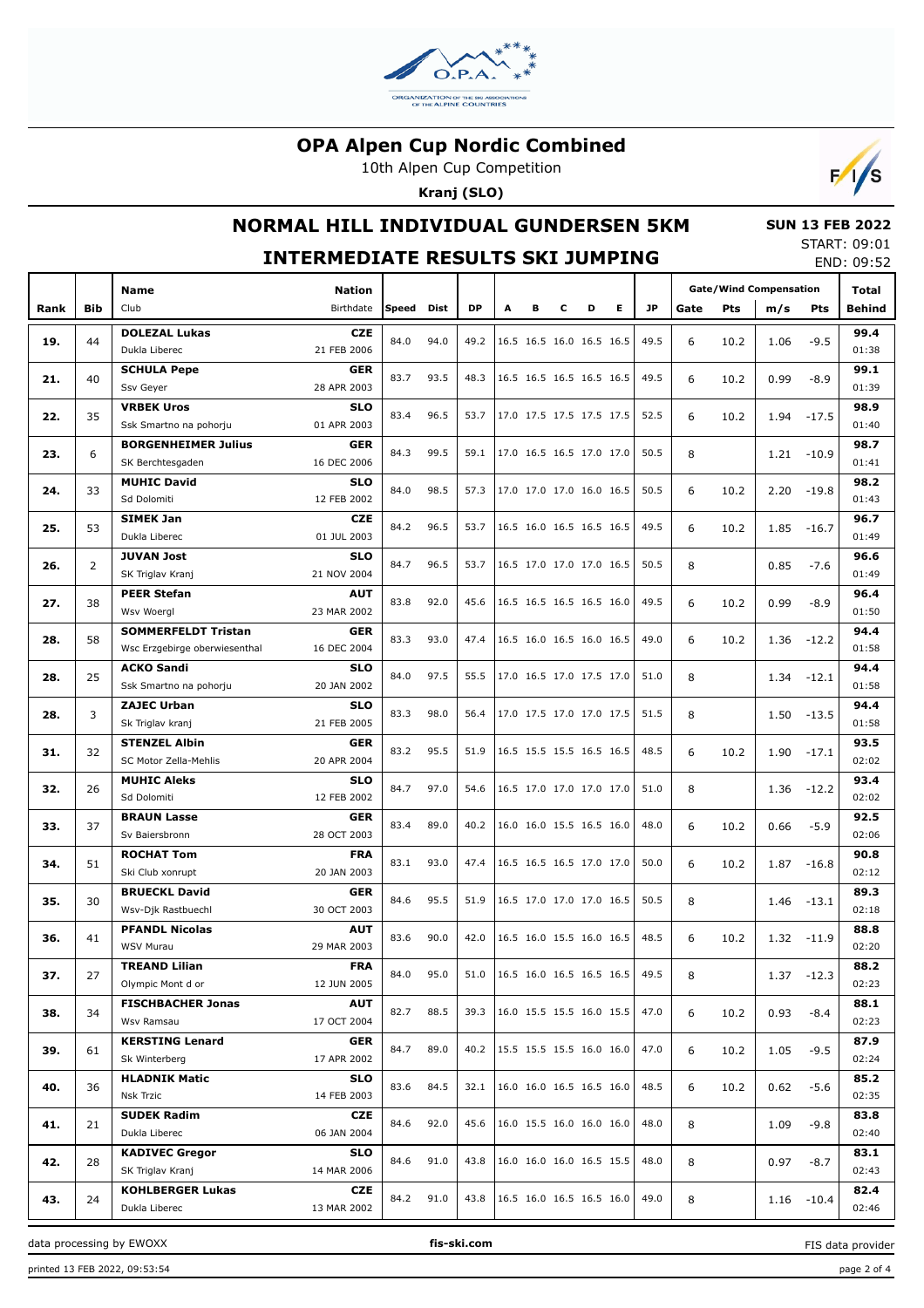

10th Alpen Cup Competition

**Kranj (SLO)**



## **NORMAL HILL INDIVIDUAL GUNDERSEN 5KM**

#### **SUN 13 FEB 2022** START: 09:01

|      |                |                                                    | <b>INTERMEDIATE RESULTS SKI JUMPING</b> |              |      |      |   |                          |   |   |   |           |      |                               |      |              | END: 09:52    |
|------|----------------|----------------------------------------------------|-----------------------------------------|--------------|------|------|---|--------------------------|---|---|---|-----------|------|-------------------------------|------|--------------|---------------|
|      |                | <b>Name</b>                                        | <b>Nation</b>                           |              |      |      |   |                          |   |   |   |           |      | <b>Gate/Wind Compensation</b> |      | <b>Total</b> |               |
| Rank | <b>Bib</b>     | Club                                               | Birthdate                               | <b>Speed</b> | Dist | DP   | A | в                        | С | D | E | <b>JP</b> | Gate | Pts                           | m/s  | <b>Pts</b>   | Behind        |
| 44.  | 18             | <b>BERTIGNOL Michael</b><br>Sc Erzbergland         | <b>AUT</b><br>28 NOV 2004               | 84.1         | 89.0 | 40.2 |   | 16.0 15.5 15.5 16.0 16.0 |   |   |   | 47.5      | 8    |                               | 1.07 | $-9.6$       | 78.1<br>03:03 |
| 45.  | 47             | <b>GEHRING Hannes</b><br>SV Biberau                | <b>GER</b><br>04 JAN 2003               | 83.5         | 83.0 | 29.4 |   | 16.0 15.5 16.0 15.5 16.0 |   |   |   | 47.5      | 6    | 10.2                          | 1.02 | $-9.2$       | 77.9<br>03:04 |
| 45.  | 20             | <b>FADRHONS Matej</b><br>Dukla Liberec             | <b>CZE</b><br>14 MAR 2002               | 85.0         | 88.5 | 39.3 |   | 15.5 16.0 16.0 16.0 16.0 |   |   |   | 48.0      | 8    |                               | 1.04 | $-9.4$       | 77.9<br>03:04 |
| 47.  | 14             | <b>PENET Tom</b><br>Us Autrans                     | <b>FRA</b><br>01 MAR 2004               | 84.7         | 84.5 | 32.1 |   | 16.0 15.5 16.5 16.0 16.0 |   |   |   | 48.0      | 8    |                               | 0.39 | $-3.5$       | 76.6<br>03:09 |
| 48.  | 5              | <b>WALICZEK Andrzej</b><br>TS Wisla Zakopane       | <b>POL</b><br>06 MAY 2005               | 84.3         | 86.0 | 34.8 |   | 15.5 15.0 16.0 15.5 15.5 |   |   |   | 46.5      | 8    |                               | 0.60 | $-5.4$       | 75.9<br>03:12 |
| 49.  | 9              | <b>SAMHABER David</b><br>UVB Hinzenbach            | <b>AUT</b><br>14 APR 2002               | 84.6         | 89.0 | 40.2 |   | 15.5 15.0 15.5 15.5 15.5 |   |   |   | 46.5      | 8    |                               | 1.34 | $-12.1$      | 74.6<br>03:17 |
| 50.  | 22             | <b>DOVZAN Lovro</b><br>Nsk Trzic fmg               | <b>SLO</b><br>29 JUL 2004               | 84.5         | 86.5 | 35.7 |   | 16.5 16.0 16.5 16.5 16.0 |   |   |   | 49.0      | 8    |                               | 1.21 | $-10.9$      | 73.8<br>03:20 |
| 51.  | 17             | <b>NETZER Leonard</b><br>SV Innsbruck-Bergisel     | <b>AUT</b><br>15 NOV 2004               | 84.4         | 86.5 | 35.7 |   | 15.5 15.5 15.5 15.5 15.5 |   |   |   | 46.5      | 8    |                               | 0.98 | $-8.8$       | 73.4<br>03:22 |
| 52.  | 11             | <b>KUCHTA Bartlomiej</b><br><b>LKS Poronin</b>     | <b>POL</b><br>07 NOV 2003               | 83.7         | 85.5 | 33.9 |   | 15.0 14.5 15.5 15.0 15.0 |   |   |   | 45.0      | 8    |                               | 0.91 | $-8.2$       | 70.7<br>03:33 |
| 53.  | 12             | <b>WIED Lukas</b><br>Sc Rueckershausen             | <b>GER</b><br>16 MAR 2004               | 84.7         | 82.0 | 27.6 |   | 15.5 15.5 15.5 15.5 15.5 |   |   |   | 46.5      | 8    |                               | 0.54 | $-4.9$       | 69.2<br>03:39 |
| 54.  | 23             | <b>RATHGEB Nico</b><br>SC Erzbergland              | <b>AUT</b><br>20 APR 2003               | 84.4         | 82.5 | 28.5 |   | 15.5 15.5 15.0 15.0 16.0 |   |   |   | 46.0      | 8    |                               | 0.98 | $-8.8$       | 65.7<br>03:53 |
| 55.  | 16             | <b>LIBENER Luca</b><br>U.S. DOLOMITICA A.S.D.      | <b>ITA</b><br>03 JAN 2005               | 84.6         | 84.0 | 31.2 |   | 15.0 15.0 15.5 15.0 15.0 |   |   |   | 45.0      | 8    |                               | 1.22 | $-11.0$      | 65.2<br>03:55 |
| 55.  | 4              | <b>VENTURINI Bryan</b><br>U.S. DOLOMITICA A.S.D.   | <b>ITA</b><br>27 MAY 2006               | 84.0         | 83.0 | 29.4 |   | 15.5 15.5 16.0 16.0 16.0 |   |   |   | 47.5      | 8    |                               | 1.30 | $-11.7$      | 65.2<br>03:55 |
| 57.  | 13             | <b>CONSOLATI Eros</b><br>U.S. DOLOMITICA A.S.D.    | <b>ITA</b><br>12 AUG 2004               | 84.2         | 77.5 | 19.5 |   | 14.0 14.0 14.0 14.0 14.0 |   |   |   | 42.0      | 8    |                               | 0.52 | $-4.7$       | 56.8<br>04:28 |
| 58.  | $\overline{7}$ | <b>FACCHINI Manuel</b><br>U.S. DOLOMITICA A.S.D.   | <b>ITA</b><br>09 SEP 2002               | 83.5         | 81.5 | 26.7 |   | 15.0 14.5 14.5 14.5 14.5 |   |   |   | 43.5      | 8    |                               | 1.61 | -14.5        | 55.7<br>04:33 |
| 59.  | 10             | <b>JOHN Jan</b><br>Dukla Liberec                   | <b>CZE</b><br>15 FEB 2005               | 84.1         | 76.5 | 17.7 |   | 14.5 14.0 14.5 14.0 15.0 |   |   |   | 43.0      | 8    |                               | 0.99 | $-8.9$       | 51.8<br>04:48 |
| 60.  | 15             | <b>MUELLER Constantin</b>                          | <b>GER</b><br>13 OCT 2005               | 84.0         | 71.5 | 8.7  |   | 15.0 15.5 15.0 15.0 15.0 |   |   |   | 45.0      | 8    |                               | 0.42 | $-3.8$       | 49.9<br>04:56 |
| 61.  | $\mathbf{1}$   | <b>BREGAR Gal</b><br>SMUCARSKO SKAKALNI KLUB ILIRI | <b>SLO</b><br>04 OCT 2006               | 84.1         | 78.0 | 20.4 |   | 14.5 15.0 14.5 14.5 15.0 |   |   |   | 44.0      | 8    |                               | 1.64 | $-14.8$      | 49.6<br>04:57 |

| Did not start |                  |  |  |  |  |  |  |  |  |
|---------------|------------------|--|--|--|--|--|--|--|--|
| <b>Bib</b>    | <b>Name</b>      |  |  |  |  |  |  |  |  |
| $\circ$       | MITREGA Grzegorz |  |  |  |  |  |  |  |  |
|               |                  |  |  |  |  |  |  |  |  |

| <b>Weather Information</b> |          |      |      |                 |              |      |      |  |  |  |  |
|----------------------------|----------|------|------|-----------------|--------------|------|------|--|--|--|--|
|                            |          | Snow | Air  | <b>Humidity</b> | Wind $[m/s]$ |      |      |  |  |  |  |
|                            | Weather  | [°C] | [°C] | [%]             | Min          | Avg  | Max  |  |  |  |  |
| 1st round                  | overcast | - 1  | -2   | 77              | 0.39         | 1.22 | 2.20 |  |  |  |  |

FIS data provider